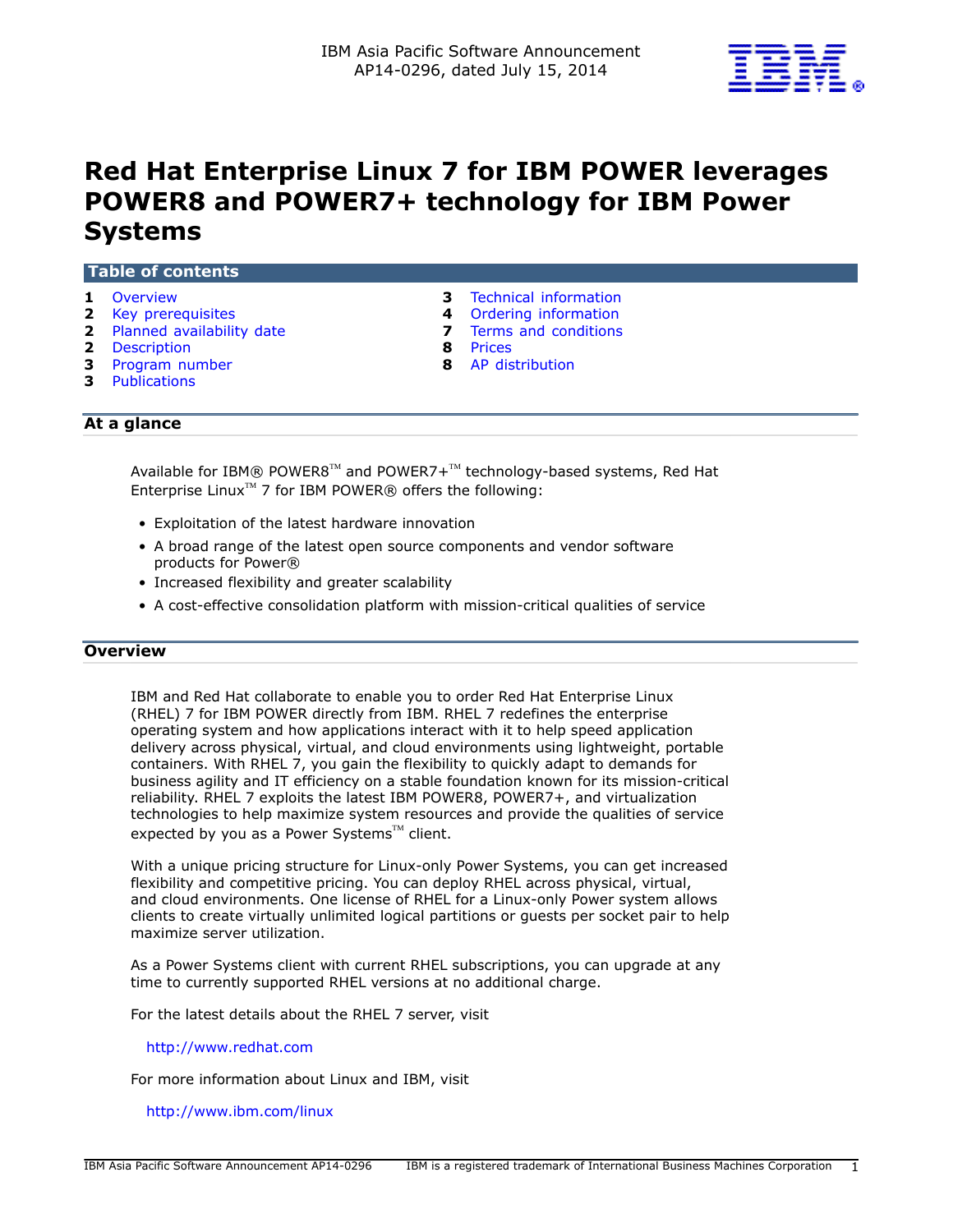## **Program delivery**

When you order RHEL from IBM, you get an entitlement card with a registration code. You will use this code to successfully download and configure the software.

## **Support requirement**

If you purchase or renew RHEL subscriptions, you will also be required to purchase support, directly from IBM or from Red Hat. Selecting IBM Support allows for a unified support strategy for all Power Systems products. Red Hat partners are required by Red Hat to sell a Linux operating system support agreement with any RHEL offering or ensure that an in-place agreement covers any server that will run RHEL

The requirement that a Linux operating system support agreement be in place with the purchase or renewal of a RHEL license can be met in the following ways:

- Clients who want IBM Support should select the IBM Operational Support Services - SupportLine for Linux on Power Systems servers (5771-LNX or 5773- LNX). Clients who select IBM SupportLine should not select the RHEL combined Subscription and Support features that IBM offers.
- Clients who want Red Hat support should select one of the RHEL combined Subscription and Support features that IBM offers.

Every RHEL subscription-only offering includes IBM Support access to Red Hat technical resources in the event that IBM needs Red Hat's assistance in problem determination and resolution. In order to help assure that Red Hat resources are available to assist IBM throughout the hours of support, IBM is providing clients with the appropriate subscription-only offering. If clients are purchasing IBM Support with IBM support coverage 24 hours a day, 7 days a week, they must purchase a RHEL Premium Subscription offering. Clients who are purchasing IBM Support without 24 hour access to IBM may purchase a RHEL Standard Subscription offering.

# <span id="page-1-0"></span>**Key prerequisites**

Red Hat Enterprise Linux 7 for IBM POWER supports Power Systems servers that leverage POWER8 and POWER7+ technology.

# <span id="page-1-1"></span>**Planned availability date**

July 18, 2014

# <span id="page-1-2"></span>**Description**

RHEL 7 exploits the IBM POWER8 and POWER7+ scale-out family of servers and provides a proven foundation for open hybrid cloud and enterprise workloads. RHEL 7 is enabled to exploit the recently released POWER8 technology-based systems, including the following functions:

- Simultaneous multithreading
- Static microthreading
- Transactional memory
- Performance counters
- In-nest cryptography

For the latest details about Red Hat Enterprise Linux, visit

<http://www.redhat.com>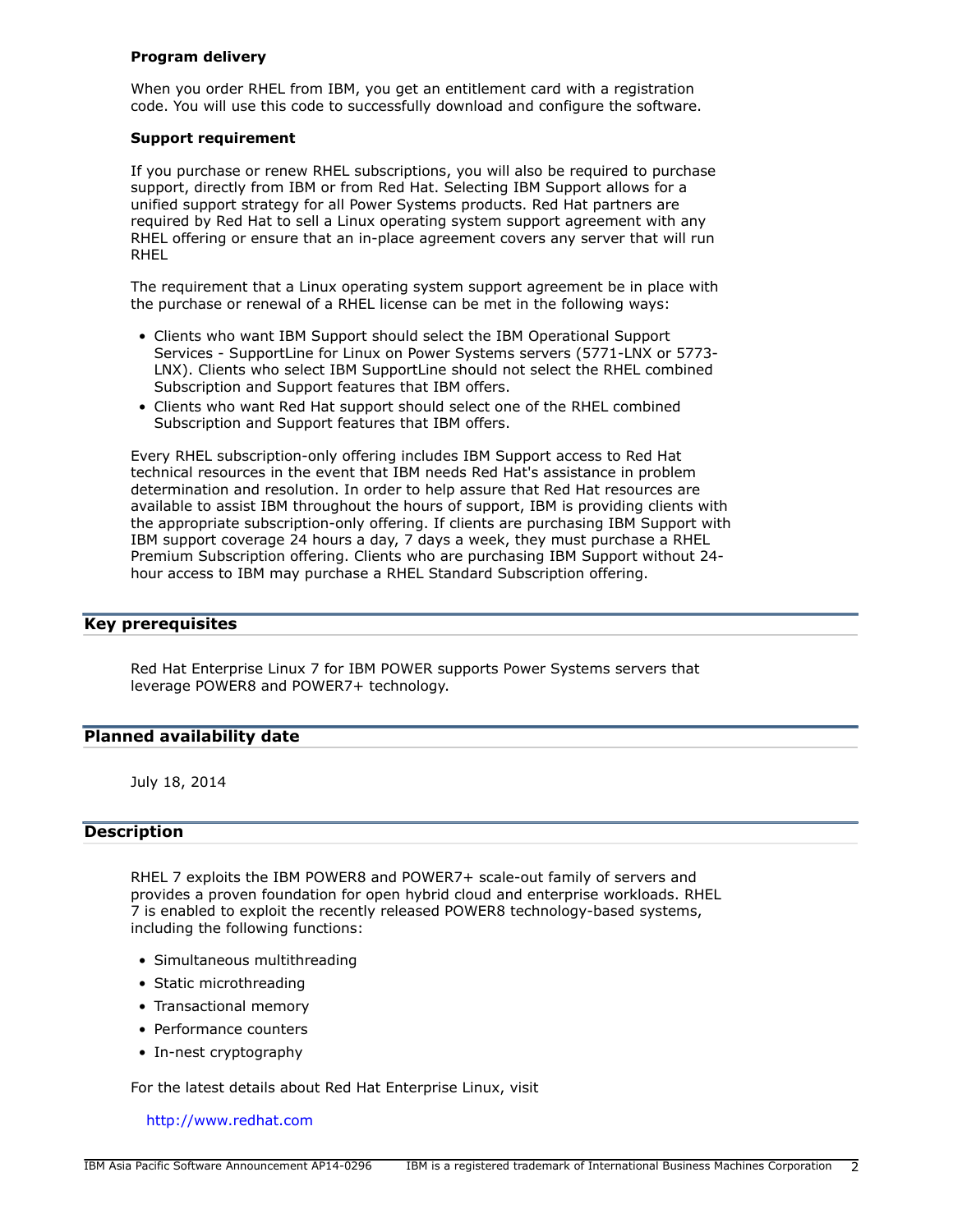# **Accessibility by people with disabilities**

A US Section 508 Voluntary Product Accessibility Template (VPAT) containing details on accessibility compliance can be requested at

[http://www.ibm.com/able/product\\_accessibility/index.html](http://www.ibm.com/able/product_accessibility/index.html)

# <span id="page-2-1"></span>**Program number**

| Program<br>number | VRM   | Program<br>name                        |
|-------------------|-------|----------------------------------------|
| 5639-RH7          | 7.0.0 | Red Hat Enterprise Linux for IBM POWER |

### **Product identification number**

| Program PID number | Maintenance<br>1-year PID number | Maintenance<br>3-year PID number |
|--------------------|----------------------------------|----------------------------------|
| 5639-RH7           | N/A                              | N/A                              |

# **Offering Information**

Product information is available via the Offering Information website

<http://www.ibm.com/common/ssi>

# <span id="page-2-2"></span>**Publications**

No publications are shipped with this program.

# <span id="page-2-0"></span>**Technical information**

#### **Specified operating environment**

#### *Hardware requirements*

Red Hat Enterprise Linux 7 for IBM POWER supports Power Systems servers that leverage POWER8 and POWER7+ technology.

### *Software requirements*

The program's specifications and specified operating environment information may be found in documentation accompanying the program, if available, such as a readme file, or other information published by IBM, such as an announcement letter. Documentation and other program content may be supplied only in the English language.

# **Planning information**

### *Packaging*

When you order RHEL from IBM, you get an entitlement card with a registration code. You will use this code to download and configure the software.

**Note:** The entitlement card must not be discarded or destroyed as it is required to register the product with Red Hat, Inc.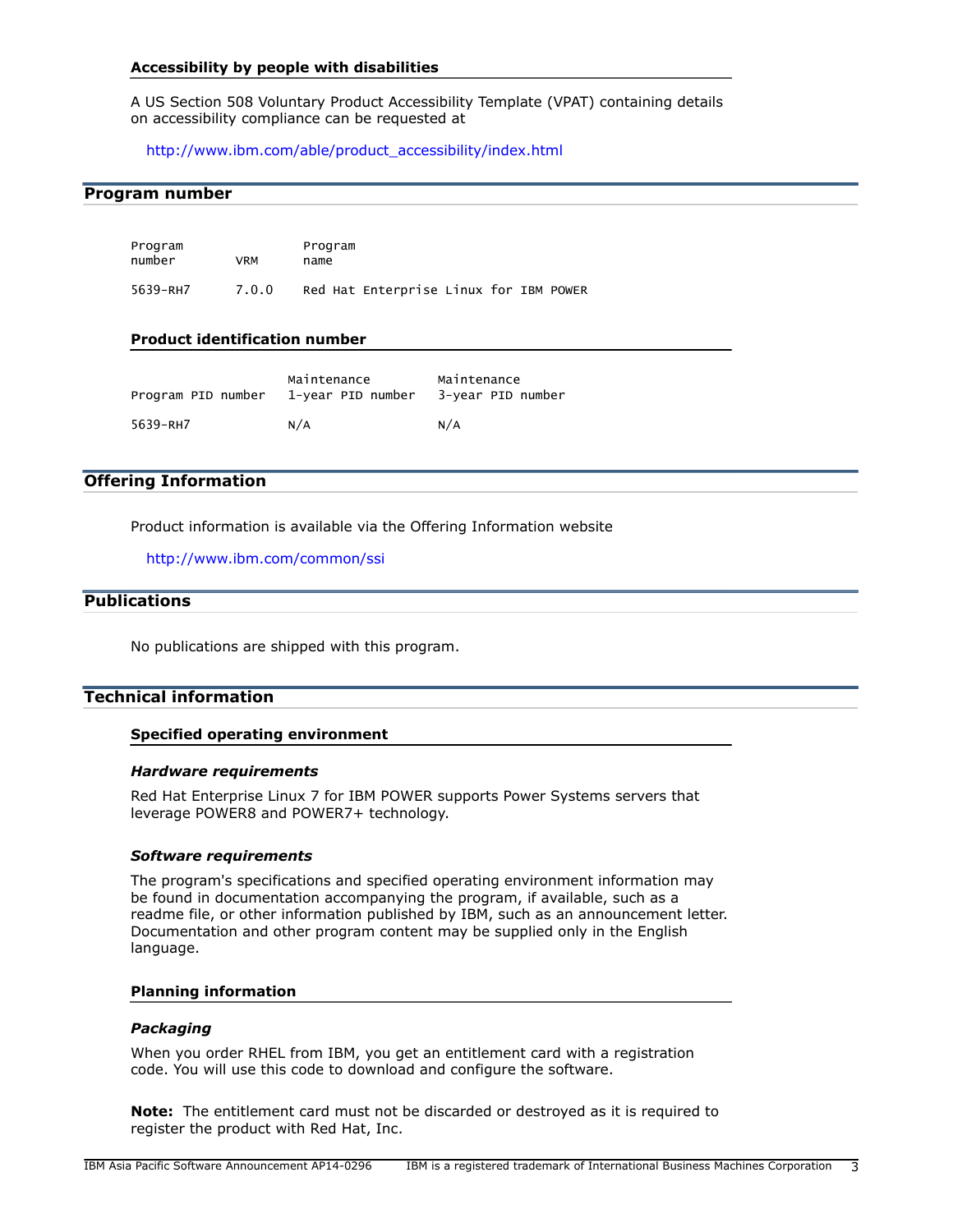Your Proof of Entitlement (PoE) for this program is a copy of a paid sales receipt, purchase order, invoice, or other sales record from IBM or its authorized reseller from whom you acquired the program, provided that it states the license charge unit (the characteristics of intended use of the program, number of processors, number of users) and quantity acquired.

Information about how you may obtain program services will be provided by the party (either IBM or its authorized reseller) from whom you acquired the program.

#### **Security, auditability, and control**

Red Hat Enterprise Linux 7 for IBM POWER uses the security and auditability features of the operating system.

The customer is responsible for evaluation, selection, and implementation of security features, administrative procedures, and appropriate controls in application systems and communication facilities.

### <span id="page-3-0"></span>**Ordering information**

When Red Hat Enterprise Linux for IBM POWER is ordered from IBM, a product entitlement card with a registration code printed on it will be shipped with every order. Clients will be required to register the Red Hat Linux offering purchased at the website below with the registration code provided on the card. Once registered, clients will be able to download the required code electronically as well as obtain the latest upgrades and upgrades available for the product purchased.

#### <http://www.redhat.com>

The following abbreviations are used in the following tables:

 $W = With$ Svr = Server Sub = Subscription RH Spt = Red Hat Support  $ST = Standard  
\nPR = premium$  $=$  Premium Skts = Sockets  $Ren = Renewal$  $EXP = Express<sup>®</sup>$  Offering, available when ordering a Power Systems server that qualifies under the Express Program.  $15L = 15$  LPARS  $30L = 30$  LPARS  $60L = 60$  LPARS

IPL = IBM PowerLinux

5639-RH7 Red Hat Enterprise Linux for IBM POWER Basic License One-Time Charge

| Feature description                              | OTC.<br>feature<br>number | Supp1V<br>feature<br>number |
|--------------------------------------------------|---------------------------|-----------------------------|
| 1 Year Offerings                                 |                           |                             |
| Per Syr up to 2 Skts 15L w 1yr ST Sub            | E8RV                      | 8000                        |
| Per Svr up to 2 Skts 15L w 1yr ST Sub Exp        | E8RT                      | 8000                        |
| Per Syr up to 2 Skts 15L w 1yr ST Sub Ren        | E8TK                      | 8000                        |
| Per Svr up to 2 Skts 15L w 1yr ST Sub/RH Spt     | E8RU                      | 8000                        |
| Per Svr up to 2 Skts 15L w 1yr ST Sub/RH Spt Exp | E8RR                      | 8000                        |
| Per Svr up to 2 Skts 15L w 1yr ST Sub/RH Spt Ren | E8TJ                      | 8000                        |
|                                                  |                           |                             |
| Per Syr up to 2 Skts 15L w 1yr PR Sub            | E8RO                      | 8000                        |
| Per Svr up to 2 Skts 15L w 1yr PR Sub Exp        | E8RN                      | 8000                        |
| Per Syr up to 2 Skts 15L w 1yr PR Sub Ren        | E8TH                      | 8000                        |
| Per Svr up to 2 Skts 15L w 1yr PR Sub/RH Spt     | E8RP                      | 8000                        |
|                                                  |                           |                             |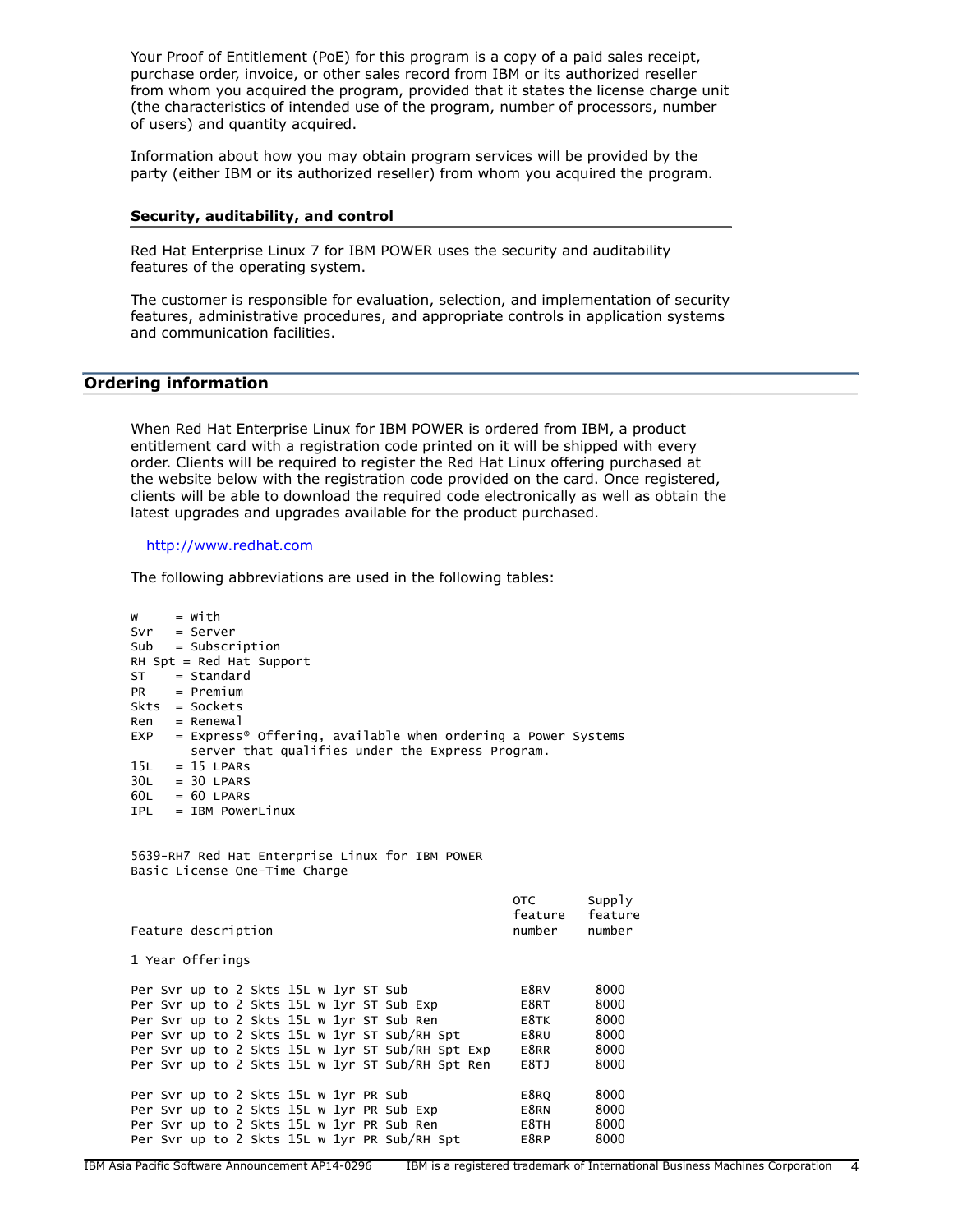|                  |  | Per Svr up to 2 Skts 15L w 1yr PR Sub/RH Spt Exp<br>Per Svr up to 2 Skts 15L w 1yr PR Sub/RH Spt Ren        |  |  |  |  | E8RM<br>E8TG                                             | 8000<br>8000 |
|------------------|--|-------------------------------------------------------------------------------------------------------------|--|--|--|--|----------------------------------------------------------|--------------|
|                  |  | Per Svr up to 4 Skts 30L w 1yr ST Sub                                                                       |  |  |  |  | E8UC                                                     | 8000         |
|                  |  | Per Svr up to 4 Skts 30L w 1yr ST Sub Exp                                                                   |  |  |  |  | E8UA                                                     | 8000         |
|                  |  | Per Svr up to 4 Skts 30L w 1yr ST Sub Ren                                                                   |  |  |  |  | E8UP                                                     | 8000         |
|                  |  | Per Svr up to 4 Skts 30L w 1yr ST Sub/RH Spt                                                                |  |  |  |  | E8UB                                                     | 8000         |
|                  |  | Per Svr up to 4 Skts 30L w 1yr ST Sub/RH Spt Exp                                                            |  |  |  |  | E8TW                                                     | 8000         |
|                  |  | Per Svr up to 4 Skts 30L w 1yr ST Sub/RH Spt Ren                                                            |  |  |  |  | E8UN                                                     | 8000         |
|                  |  | Per Svr up to 4 Skts 30L w 1yr PR Sub                                                                       |  |  |  |  | E8TV                                                     | 8000         |
|                  |  | Per Svr up to 4 Skts 30L w 1yr PR Sub Exp                                                                   |  |  |  |  | E8TT                                                     | 8000         |
|                  |  | Per Svr up to 4 Skts 30L w 1yr PR Sub Ren                                                                   |  |  |  |  | E8UM                                                     | 8000<br>8000 |
|                  |  | Per Svr up to 4 Skts 30L w 1yr PR Sub/RH Spt<br>Per Svr up to 4 Skts 30L w 1yr PR Sub/RH Spt Exp            |  |  |  |  | E8TU<br>E8TR                                             | 8000         |
|                  |  | Per Svr up to 4 Skts 30L w 1yr PR Sub/RH Spt Ren                                                            |  |  |  |  | E8UL                                                     | 8000         |
|                  |  |                                                                                                             |  |  |  |  |                                                          |              |
|                  |  | Per Svr up to 8 Skts 60L w 1yr ST Sub                                                                       |  |  |  |  | E8VG                                                     | 8000         |
|                  |  | Per Svr up to 8 Skts 60L w 1yr ST Sub Exp                                                                   |  |  |  |  | E8VE                                                     | 8000         |
|                  |  | Per Svr up to 8 Skts 60L w 1yr ST Sub Ren                                                                   |  |  |  |  | E8VU                                                     | 8000         |
|                  |  | Per Svr up to 8 Skts 60L w 1yr ST Sub/RH Spt<br>Per Svr up to 8 Skts 60L w 1yr ST Sub/RH Spt Exp            |  |  |  |  | E8VF<br>E8VD                                             | 8000<br>8000 |
|                  |  | Per Svr up to 8 Skts 60L w 1yr ST Sub/RH Spt Ren                                                            |  |  |  |  | E8VT                                                     | 8000         |
|                  |  |                                                                                                             |  |  |  |  |                                                          |              |
|                  |  | Per Syr up to 8 Skts 60L w 1yr PR Sub                                                                       |  |  |  |  | E8VC                                                     | 8000         |
|                  |  | Per Svr up to 8 Skts 60L w 1yr PR Sub Exp                                                                   |  |  |  |  | E8VA                                                     | 8000         |
|                  |  | Per Svr up to 8 Skts 60L w 1yr PR Sub Ren                                                                   |  |  |  |  | E8VR                                                     | 8000         |
|                  |  | Per Svr up to 8 Skts 60L w 1yr PR Sub/RH Spt                                                                |  |  |  |  | E8VB<br>E8UW                                             | 8000         |
|                  |  | Per Svr up to 8 Skts 60L w 1yr PR Sub/RH Spt Exp<br>Per Svr up to 8 Skts 60L w 1yr PR Sub/RH Spt Ren        |  |  |  |  | E8VQ                                                     | 8000<br>8000 |
|                  |  |                                                                                                             |  |  |  |  |                                                          |              |
|                  |  | Per Svr up to 2 Skts IPL 1L w 1yr ST Sub                                                                    |  |  |  |  | E8QU                                                     | 8000         |
|                  |  | Per Svr up to 2 Skts IPL 1L w 1yr ST Sub Ren                                                                |  |  |  |  | E8RF                                                     | 8000         |
|                  |  | Per Svr up to 2 Skts IPL 1L w 1yr ST Sub/RH Spt                                                             |  |  |  |  | E8QT                                                     | 8000         |
|                  |  | Per Svr up to 2 Skts IPL 1L w 1yr ST Sub/RH Spt Ren E8RE                                                    |  |  |  |  |                                                          | 8000         |
|                  |  | Per Svr up to 2 Skts IPL 1L w 1yr PR Sub                                                                    |  |  |  |  | E8QR                                                     | 8000         |
|                  |  | Per Svr up to 2 Skts IPL 1L w 1yr PR Sub Ren                                                                |  |  |  |  | E8RD                                                     | 8000         |
|                  |  | Per Svr up to 2 Skts IPL 1L w 1yr PR Sub/RH Spt<br>Per Svr up to 2 Skts IPL 1L w 1yr PR Sub/RH Spt Ren E8RC |  |  |  |  | E8QQ                                                     | 8000<br>8000 |
|                  |  |                                                                                                             |  |  |  |  |                                                          |              |
|                  |  | Per Svr up to 2 Skts IPL 4L w 1yr ST Sub                                                                    |  |  |  |  | E9AB                                                     | 8000         |
|                  |  | Per Svr up to 2 Skts IPL 4L w 1yr ST Sub Ren                                                                |  |  |  |  | E9AK                                                     | 8000         |
|                  |  | Per Svr up to 2 Skts IPL 4L w 1yr ST Sub/RH Spt                                                             |  |  |  |  | E9AA                                                     | 8000         |
|                  |  | Per Svr up to 2 Skts IPL 4L w 1yr ST Sub/RH Spt Ren E9AJ                                                    |  |  |  |  |                                                          | 8000         |
|                  |  | Per Svr up to 2 Skts IPL 4L w 1yr PR Sub                                                                    |  |  |  |  | E8WW                                                     | 8000         |
|                  |  | Per Svr up to 2 Skts IPL 4L w 1yr PR Sub Ren                                                                |  |  |  |  | E9AH                                                     | 8000         |
|                  |  | Per Svr up to 2 Skts IPL 4L w 1yr PR Sub/RH Spt                                                             |  |  |  |  | E8wv                                                     | 8000         |
|                  |  | Per Svr up to 2 Skts IPL 4L w 1yr PR Sub/RH Spt Ren E9AG                                                    |  |  |  |  |                                                          | 8000         |
|                  |  | Per Svr up to 2 Skts IPL UL w 1yr ST Sub                                                                    |  |  |  |  | E8WF                                                     | 8000         |
|                  |  | Per Svr up to 2 Skts IPL UL w 1yr ST Sub Ren                                                                |  |  |  |  | E8WP                                                     | 8000         |
|                  |  | Per Svr up to 2 Skts IPL UL w 1yr ST Sub/RH Spt                                                             |  |  |  |  | E8WE                                                     | 8000         |
|                  |  | Per Svr up to 2 Skts IPL UL w 1yr ST Sub/RH Spt Ren E8WN                                                    |  |  |  |  |                                                          | 8000         |
|                  |  | Per Svr up to 2 Skts IPL UL w 1yr PR Sub                                                                    |  |  |  |  | E8WD                                                     | 8000         |
|                  |  | Per Svr up to 2 Skts IPL UL w 1yr PR Sub Ren                                                                |  |  |  |  | E8WM                                                     | 8000         |
|                  |  | Per Svr up to 2 Skts IPL UL w 1yr PR Sub/RH Spt                                                             |  |  |  |  | E8WC                                                     | 8000         |
|                  |  |                                                                                                             |  |  |  |  | Per Svr up to 2 Skts IPL UL w 1yr PR Sub/RH Spt Ren E8WL | 8000         |
| 3 Year Offerings |  |                                                                                                             |  |  |  |  |                                                          |              |
|                  |  |                                                                                                             |  |  |  |  |                                                          |              |
|                  |  | Per Svr up to 2 Skts 15L w 3yr ST Sub                                                                       |  |  |  |  | E8TF                                                     | 8000         |
|                  |  | Per Svr up to 2 Skts 15L w 3yr ST Sub Exp                                                                   |  |  |  |  | E8RL                                                     | 8000         |
|                  |  | Per Svr up to 2 Skts 15L w 3yr ST Sub Ren                                                                   |  |  |  |  | E8TP                                                     | 8000         |
|                  |  | Per Svr up to 2 Skts 15L w 3yr ST Sub/RH Spt<br>Per Svr up to 2 Skts 15L w 3yr ST Sub/RH Spt Exp            |  |  |  |  | E8TE<br>E8TD                                             | 8000<br>8000 |
|                  |  | Per Svr up to 2 Skts 15L w 3yr ST Sub/RH Spt Ren                                                            |  |  |  |  | E8TN                                                     | 8000         |
|                  |  |                                                                                                             |  |  |  |  |                                                          |              |
|                  |  | Per Svr up to 2 Skts 15L w 3yr PR Sub                                                                       |  |  |  |  | E8TC                                                     | 8000         |
|                  |  | Per Svr up to 2 Skts 15L w 3yr PR Sub Exp                                                                   |  |  |  |  | E8TA                                                     | 8000         |
|                  |  | Per Svr up to 2 Skts 15L w 3yr PR Sub Ren<br>Per Svr up to 2 Skts 15L w 3yr PR Sub/RH Spt                   |  |  |  |  | E8TM<br>E8TB                                             | 8000<br>8000 |
|                  |  |                                                                                                             |  |  |  |  |                                                          |              |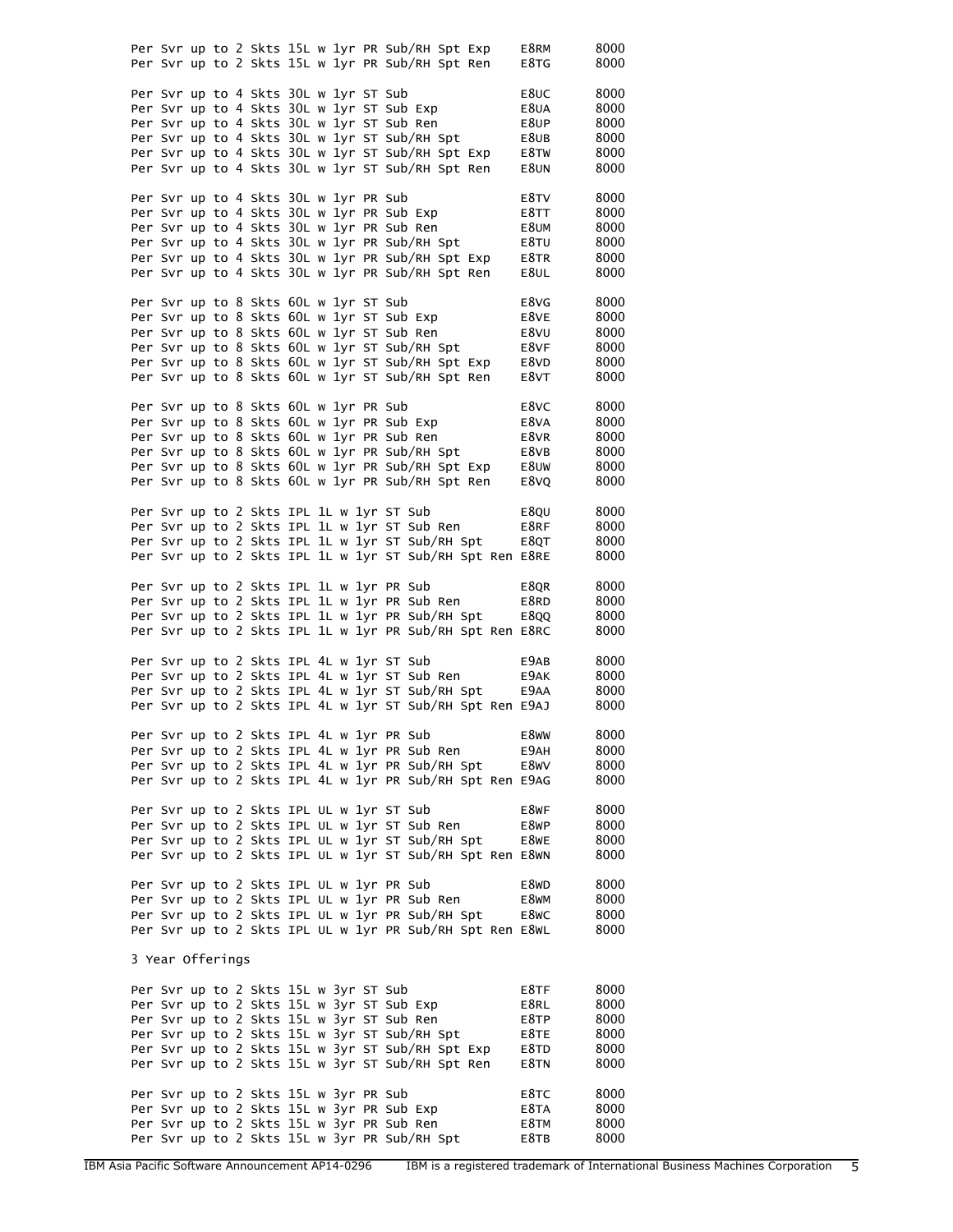|                                          |  | Per Svr up to 2 Skts 15L w 3yr PR Sub/RH Spt Exp<br>Per Svr up to 2 Skts 15L w 3yr PR Sub/RH Spt Ren        |  |  |  |  | E8RW<br>E8TL | 8000<br>8000 |
|------------------------------------------|--|-------------------------------------------------------------------------------------------------------------|--|--|--|--|--------------|--------------|
|                                          |  | Per Svr up to 4 Skts 30L w 3yr ST Sub                                                                       |  |  |  |  | E8UK         | 8000         |
|                                          |  | Per Svr up to 4 Skts 30L w 3yr ST Sub Exp                                                                   |  |  |  |  | E8TQ         | 8000         |
|                                          |  | Per Svr up to 4 Skts 30L w 3yr ST Sub Ren                                                                   |  |  |  |  | E8UU         | 8000         |
|                                          |  | Per Svr up to 4 Skts 30L w 3yr ST Sub/RH Spt                                                                |  |  |  |  | E8UJ         | 8000         |
|                                          |  | Per Svr up to 4 Skts 30L w 3yr ST Sub/RH Spt Exp                                                            |  |  |  |  | E8UH         | 8000         |
|                                          |  | Per Svr up to 4 Skts 30L w 3yr ST Sub/RH Spt Ren                                                            |  |  |  |  | E8UT         | 8000         |
|                                          |  |                                                                                                             |  |  |  |  |              |              |
|                                          |  | Per Svr up to 4 Skts 30L w 3yr PR Sub                                                                       |  |  |  |  | E8UG         | 8000         |
|                                          |  | Per Svr up to 4 Skts 30L w 3yr PR Sub Exp                                                                   |  |  |  |  | E8UE         | 8000         |
|                                          |  | Per Svr up to 4 Skts 30L w 3yr PR Sub Ren                                                                   |  |  |  |  | E8UR         | 8000         |
|                                          |  | Per Svr up to 4 Skts 30L w 3yr PR Sub/RH Spt                                                                |  |  |  |  | E8UF         | 8000         |
|                                          |  | Per Svr up to 4 Skts 30L w 3yr PR Sub/RH Spt Exp                                                            |  |  |  |  | E8UD         | 8000         |
|                                          |  | Per Svr up to 4 Skts 30L w 3yr PR Sub/RH Spt Ren                                                            |  |  |  |  | E8UQ         | 8000         |
|                                          |  |                                                                                                             |  |  |  |  |              |              |
|                                          |  | Per Svr up to 8 Skts 60L w 3yr ST Sub                                                                       |  |  |  |  | E8VP         | 8000         |
|                                          |  | Per Svr up to 8 Skts 60L w 3yr ST Sub Exp                                                                   |  |  |  |  | E8UV         | 8000         |
|                                          |  | Per Svr up to 8 Skts 60L w 3yr ST Sub Ren                                                                   |  |  |  |  | E8WB         | 8000         |
|                                          |  | Per Svr up to 8 Skts 60L w 3yr ST Sub/RH Spt                                                                |  |  |  |  | E8VN         | 8000         |
|                                          |  | Per Svr up to 8 Skts 60L w 3yr ST Sub/RH Spt Exp                                                            |  |  |  |  | E8VM         | 8000         |
|                                          |  | Per Svr up to 8 Skts 60L w 3yr ST Sub/RH Spt Ren                                                            |  |  |  |  | E8WA         | 8000         |
|                                          |  | Per Svr up to 8 Skts 60L w 3yr PR Sub                                                                       |  |  |  |  | E8VL         | 8000         |
|                                          |  | Per Svr up to 8 Skts 60L w 3yr PR Sub Exp                                                                   |  |  |  |  | E8VJ         | 8000         |
|                                          |  | Per Svr up to 8 Skts 60L w 3yr PR Sub Ren                                                                   |  |  |  |  | E8VW         | 8000         |
|                                          |  | Per Svr up to 8 Skts 60L w 3yr PR Sub/RH Spt                                                                |  |  |  |  | E8VK         | 8000         |
|                                          |  |                                                                                                             |  |  |  |  |              |              |
|                                          |  | Per Svr up to 8 Skts 60L w 3yr PR Sub/RH Spt Exp                                                            |  |  |  |  | E8VH         | 8000         |
|                                          |  | Per Svr up to 8 Skts 60L w 3yr PR Sub/RH Spt Ren                                                            |  |  |  |  | E8VV         | 8000         |
|                                          |  | Per Svr up to 2 Skts IPL 1L w 3yr ST Sub                                                                    |  |  |  |  | E8RB         | 8000         |
|                                          |  | Per Svr up to 2 Skts IPL 1L w 3yr ST Sub Ren                                                                |  |  |  |  | E8RK         | 8000         |
|                                          |  | Per Svr up to 2 Skts IPL 1L w 3yr ST Sub/RH Spt                                                             |  |  |  |  | E8RA         | 8000         |
|                                          |  | Per Svr up to 2 Skts IPL 1L w 3yr ST Sub/RH Spt Ren E8RJ                                                    |  |  |  |  |              | 8000         |
|                                          |  |                                                                                                             |  |  |  |  |              |              |
|                                          |  | Per Svr up to 2 Skts IPL 1L w 3yr PR Sub                                                                    |  |  |  |  | E8QW         | 8000         |
|                                          |  | Per Svr up to 2 Skts IPL 1L w 3yr PR Sub Ren                                                                |  |  |  |  | E8RH         | 8000         |
|                                          |  | Per Svr up to 2 Skts IPL 1L w 3yr PR Sub/RH Spt                                                             |  |  |  |  | E8QV         | 8000         |
|                                          |  | Per Svr up to 2 Skts IPL 1L w 3yr PR Sub/RH Spt Ren E8RG                                                    |  |  |  |  |              | 8000         |
|                                          |  | Per Svr up to 2 Skts IPL 4L w 3yr ST Sub                                                                    |  |  |  |  | E9AF         | 8000         |
|                                          |  | Per Svr up to 2 Skts IPL 4L w 3yr ST Sub Ren                                                                |  |  |  |  | E9AP         | 8000         |
|                                          |  | Per Svr up to 2 Skts IPL 4L w 3yr ST Sub/RH Spt                                                             |  |  |  |  | E9AE         | 8000         |
|                                          |  | Per Svr up to 2 Skts IPL 4L w 3yr ST Sub/RH Spt Ren E9AN                                                    |  |  |  |  |              | 8000         |
|                                          |  |                                                                                                             |  |  |  |  |              |              |
|                                          |  | Per Svr up to 2 Skts IPL 4L w 3yr PR Sub                                                                    |  |  |  |  | E9AD         | 8000         |
|                                          |  | Per Svr up to 2 Skts IPL 4L w 3yr PR Sub Ren                                                                |  |  |  |  | E9AM         | 8000         |
|                                          |  | Per Svr up to 2 Skts IPL 4L w 3yr PR Sub/RH Spt                                                             |  |  |  |  | E9AC         | 8000         |
|                                          |  | Per Svr up to 2 Skts IPL 4L w 3yr PR Sub/RH Spt Ren E9AL                                                    |  |  |  |  |              | 8000         |
|                                          |  |                                                                                                             |  |  |  |  |              |              |
|                                          |  | Per Svr up to 2 Skts IPL UL w 3yr ST Sub                                                                    |  |  |  |  | E8WK         | 8000         |
|                                          |  | Per Svr up to 2 Skts IPL UL w 3yr ST Sub Ren                                                                |  |  |  |  | E8WU         | 8000         |
|                                          |  | Per Svr up to 2 Skts IPL UL w 3yr ST Sub/RH Spt                                                             |  |  |  |  | E8WJ         | 8000         |
|                                          |  | Per Svr up to 2 Skts IPL UL w 3yr ST Sub/RH Spt Ren E8WT                                                    |  |  |  |  |              | 8000         |
|                                          |  |                                                                                                             |  |  |  |  | E8WH         | 8000         |
|                                          |  |                                                                                                             |  |  |  |  |              |              |
| Per Svr up to 2 Skts IPL UL w 3yr PR Sub |  |                                                                                                             |  |  |  |  | E8WR         | 8000         |
|                                          |  | Per Svr up to 2 Skts IPL UL w 3yr PR Sub Ren                                                                |  |  |  |  | E8WG         | 8000         |
|                                          |  | Per Svr up to 2 Skts IPL UL w 3yr PR Sub/RH Spt<br>Per Svr up to 2 Skts IPL UL w 3yr PR Sub/RH Spt Ren E8WQ |  |  |  |  |              | 8000         |

# **Charge metric**

Program name **PID** number Charge metric Red Hat Enterprise Linux 7 for IBM POWER 5639-RH7 Per Server

# **Server**

Server is a unit of measure by which the program can be licensed. A *server* is a physical computer that is comprised of processing units, memory, and input/output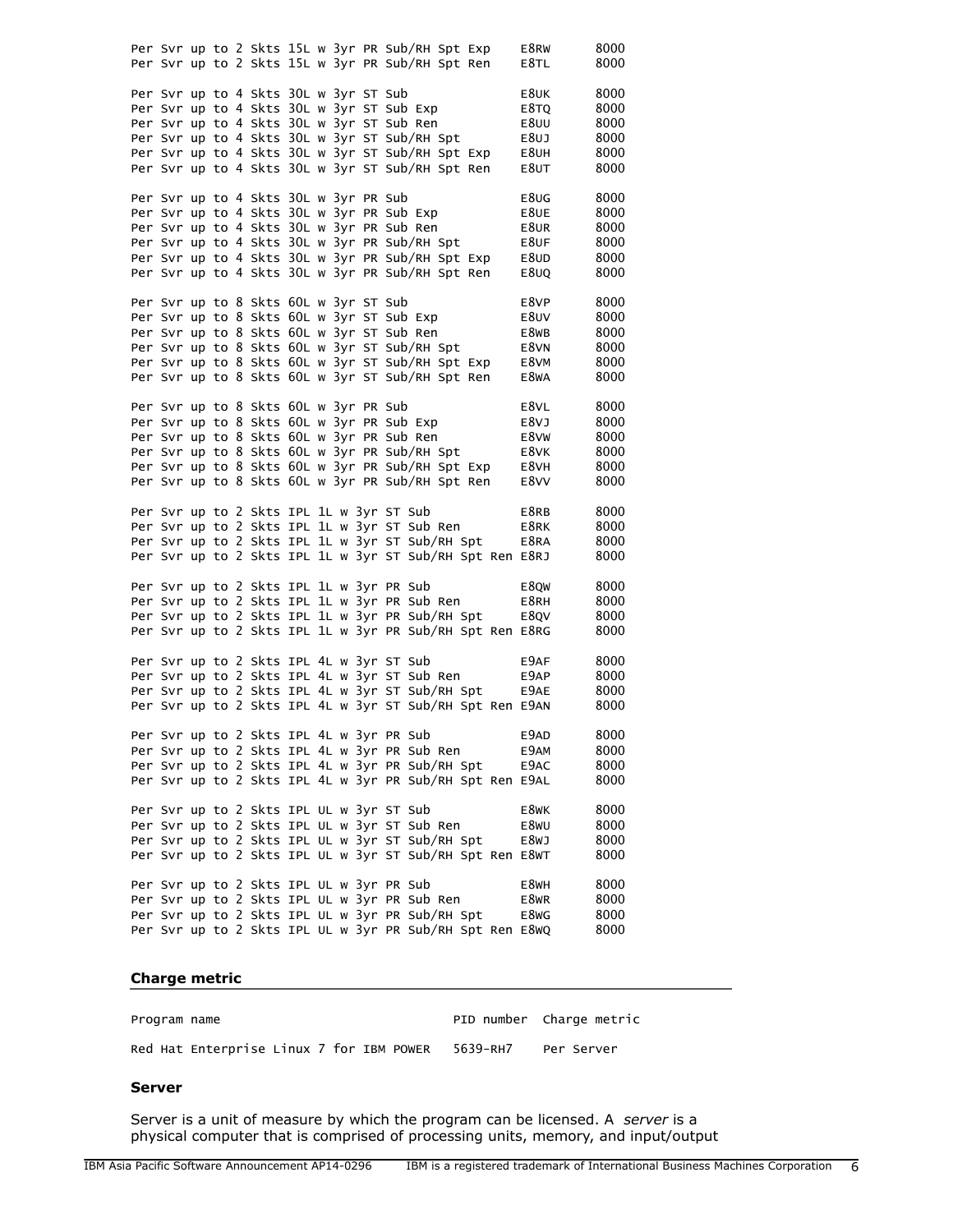capabilities and that executes requested procedures, commands, or applications for one or more users or client devices. Where racks, blade enclosures, or other similar equipment is being employed, each separable physical device (for example, a blade or a rack-mounted device) that has the required components is considered itself a separate server. For the purpose of server-based licensing, licensee must obtain entitlements for each server that is made available to the program, regardless of the number of processor cores and partitions in the server or the number of copies of the program on the server.

### **Notes :**

- Some programs may require licenses for the program and what is being managed. In that case, the following applies. In addition to the entitlements required for the program directly, licensee must obtain entitlements for this program sufficient to cover the servers managed by the program.
- Some programs may be licensed on a managed basis only. In that case, the following applies. Instead of the entitlements required for the program directly, licensee must obtain entitlements for this program sufficient to cover the servers managed by program.

# <span id="page-6-0"></span>**Terms and conditions**

The information provided in this announcement letter is for reference and convenience purposes only. The terms and conditions that govern any transaction with IBM are contained in the applicable contract documents such as the IBM International Program License Agreement, IBM International Passport Advantage® Agreement, and the IBM Agreement for Acquisition of Software Maintenance.

# *Licensing*

Supplier's license terms apply.

### *Limited warranty*

Not warranted by IBM. Warranty, if any, provided by supplier.

### *Volume orders*

Not applicable

### *Educational allowance*

Not applicable.

## **Statement of good security practices**

IT system security involves protecting systems and information through prevention, detection, and response to improper access from within and outside your enterprise. Improper access can result in information being altered, destroyed, or misappropriated or can result in misuse of your systems to attack others. Without a comprehensive approach to security, no IT system or product should be considered completely secure and no single product or security measure can be completely effective in preventing improper access. IBM systems and products are designed to be part of a comprehensive security approach, which will necessarily involve additional operational procedures, and may require other systems, products, or services to be most effective. IBM does not warrant that systems and products are immune from the malicious or illegal conduct of any party.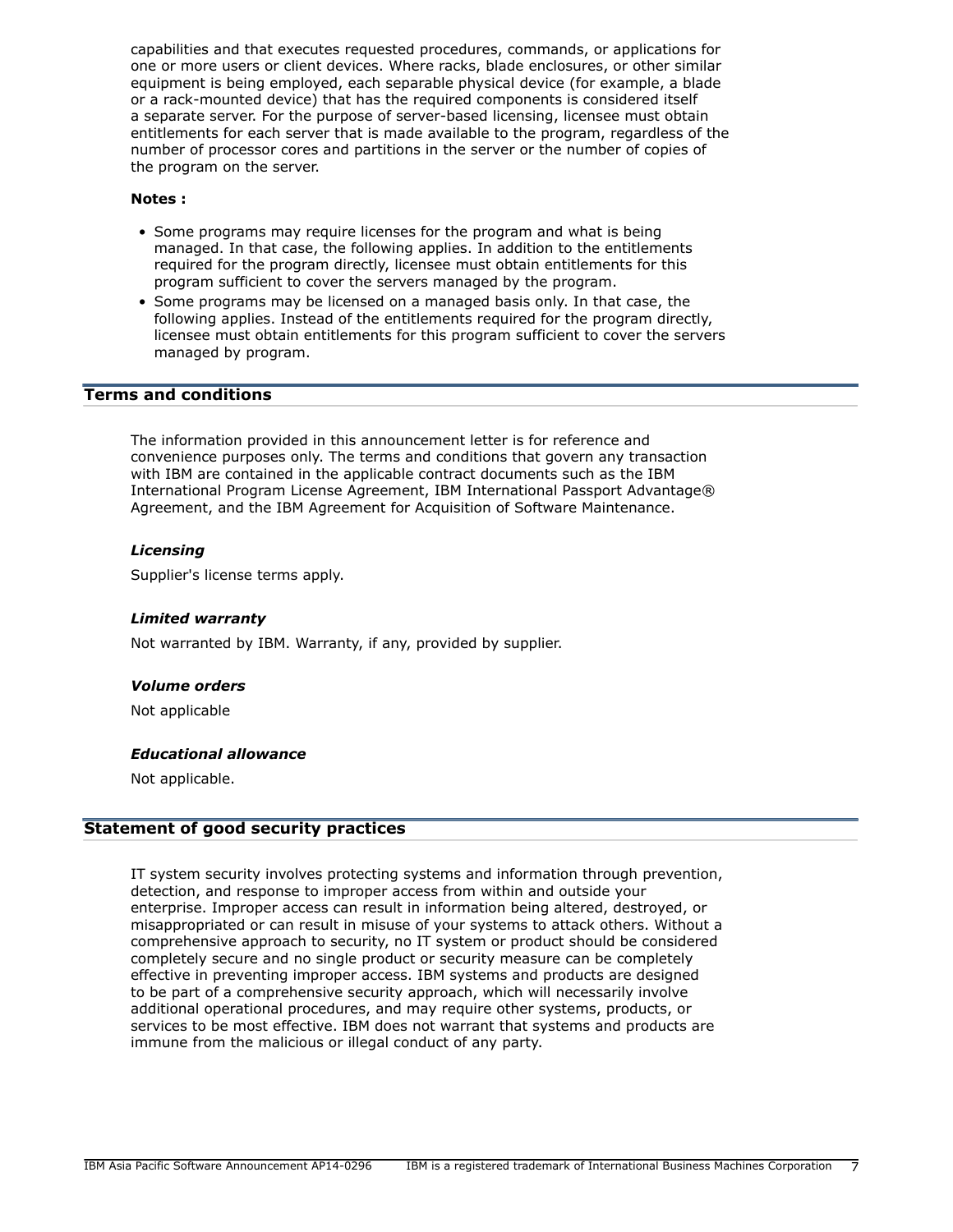<span id="page-7-0"></span>For all local charges, contact your IBM representative.

#### **IBM Global Financing**

IBM Global Financing offers competitive financing to credit-qualified customers to assist them in acquiring IT solutions. Offerings include financing for IT acquisition, including hardware, software, and services, from both IBM and other manufacturers or vendors. Offerings (for all customer segments: small, medium, and large enterprise), rates, terms, and availability can vary by country. Contact your local IBM Global Financing organization or visit

#### <http://www.ibm.com/financing>

IBM Global Financing offerings are provided through IBM Credit LLC in the United States, and other IBM subsidiaries and divisions worldwide to qualified commercial and government customers. Rates are based on a customer's credit rating, financing terms, offering type, equipment type, and options, and may vary by country. Other restrictions may apply. Rates and offerings are subject to change, extension, or withdrawal without notice.

Financing from IBM Global Financing helps you preserve cash and credit lines, enables more technology acquisition within current budget limits, permits accelerated implementation of economically attractive new technologies, offers payment and term flexibility, and can help match project costs to projected benefits. Financing is available worldwide for credit-qualified customers.

# <span id="page-7-1"></span>**AP distribution**

| Country/Region             | Announced                                                                                                                                                                                              |
|----------------------------|--------------------------------------------------------------------------------------------------------------------------------------------------------------------------------------------------------|
| AP IOT                     |                                                                                                                                                                                                        |
| ASEAN*                     | Yes                                                                                                                                                                                                    |
| India/South Asia**         | Yes                                                                                                                                                                                                    |
| Australia                  | Yes                                                                                                                                                                                                    |
| People's Republic of China | Yes                                                                                                                                                                                                    |
| Hong Kong S.A.R of the PRC | Yes                                                                                                                                                                                                    |
| Macao S.A.R of the PRC     | Yes                                                                                                                                                                                                    |
| Taiwan                     | Yes                                                                                                                                                                                                    |
| South Korea                | Yes                                                                                                                                                                                                    |
| New Zealand                | Yes                                                                                                                                                                                                    |
| Japan IOT                  |                                                                                                                                                                                                        |
| Japan                      | Yes                                                                                                                                                                                                    |
| Afghanistan                | * Brunei Darussalam, Indonesia, Cambodia, Lao People's Democratic<br>Republic, Malaysia, Philippines, Singapore, Thailand, and Vietnam<br>**Bangladesh, Bhutan, India, Sri Lanka, Maldives, Nepal, and |

# *Trademarks*

POWER8, POWER7+ and Power Systems are trademarks of IBM Corporation in the United States, other countries, or both.

IBM, POWER, Power, Express and Passport Advantage are registered trademarks of IBM Corporation in the United States, other countries, or both.

Linux is a registered trademark of Linus Torvalds in the United States, other countries, or both.